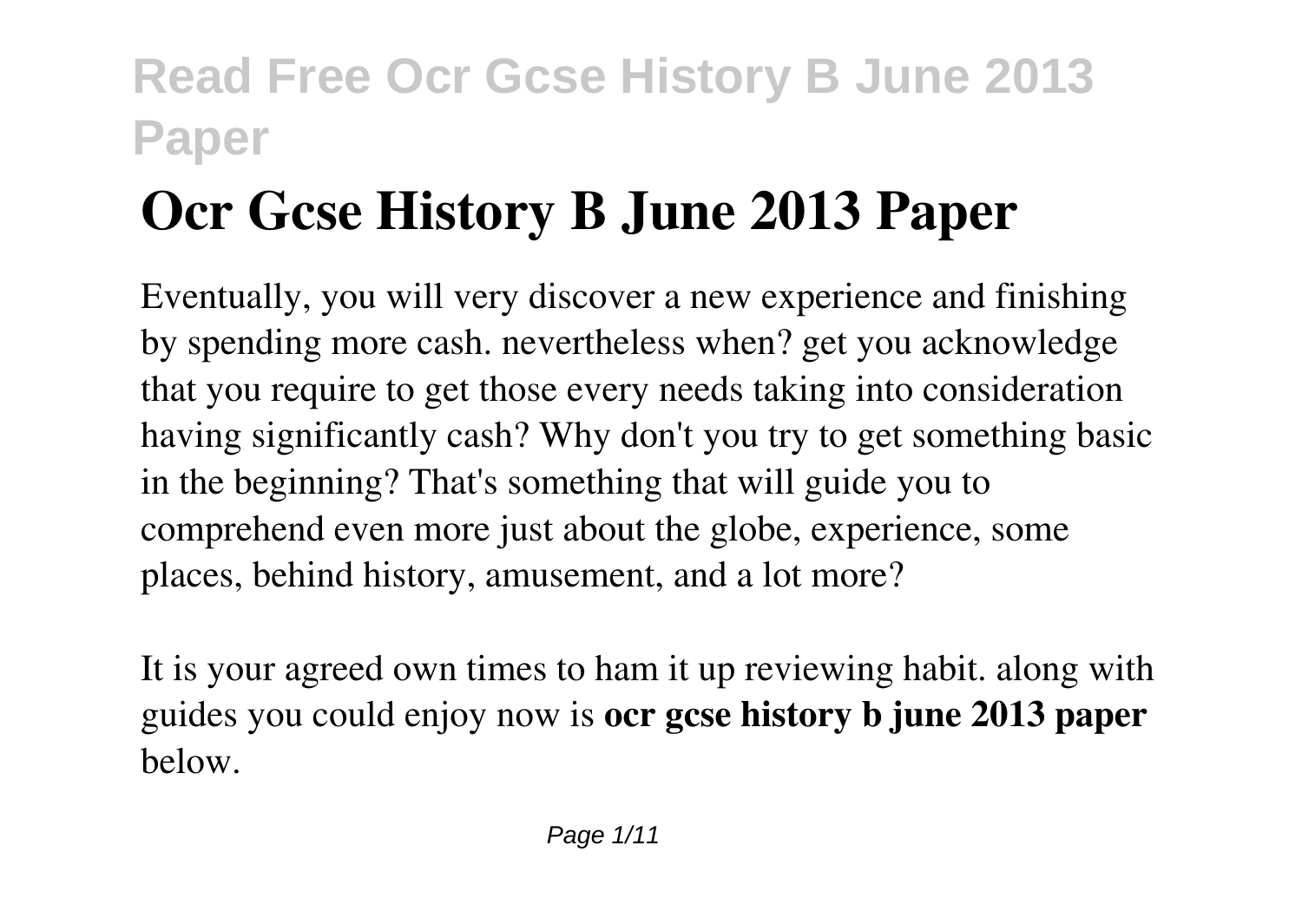#### Ocr Gcse History B June

Our GCSE in History B inspires students' enthusiasm for history. They develop their understanding of the present by studying significant periods and themes from the past at a local, national and global level, engaging with a range of contemporary sources and later interpretations. Specification code: J411 Qualification number: 601/8408/5

GCSE - History B (Schools History Project) (9-1 ... - ocr ... OCR GCSE History B (Schools History Project) (9-1) (from 2016) qualification information including specification, exam materials, teaching resources, learning resources

GCSE - History B (Schools History Project) (9-1) - OCR Page 2/11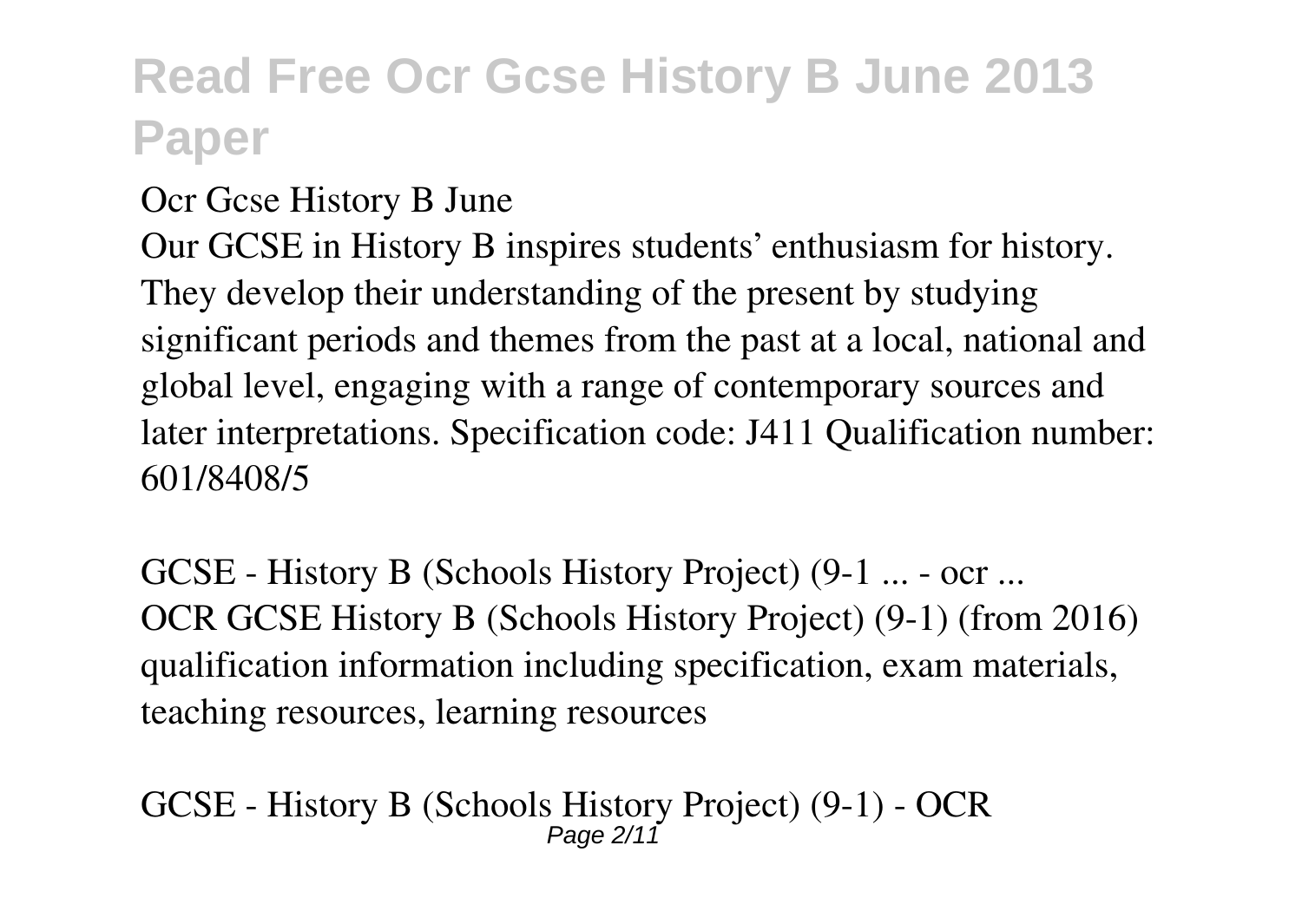The full course GCSE (J417) was succeeded by History B: Modern World - J418 (from 2013). This qualification focuses on the turbulent history of the twentieth century, its key events, people, changes and issues. Viewing history from both a national and global perspective, students will learn about international relations, global conflict and the political development of key countries, and take a detailed look at changes in British society.

GCSE - History B: Modern World - J417, J117 (from 2012) - OCR June 2018 (GCSE 9-1) OCR History B (Schools History Project) (J411) (J411/11) The People's Health, c.1250 to present with The Norman Conquest, 1065–1087. Download Paper - Download Mark Scheme. (J411/12) The People's Health, c.1250 to present with The Elizabethans, 1580–1603. Download Paper - Download Mark Page 3/11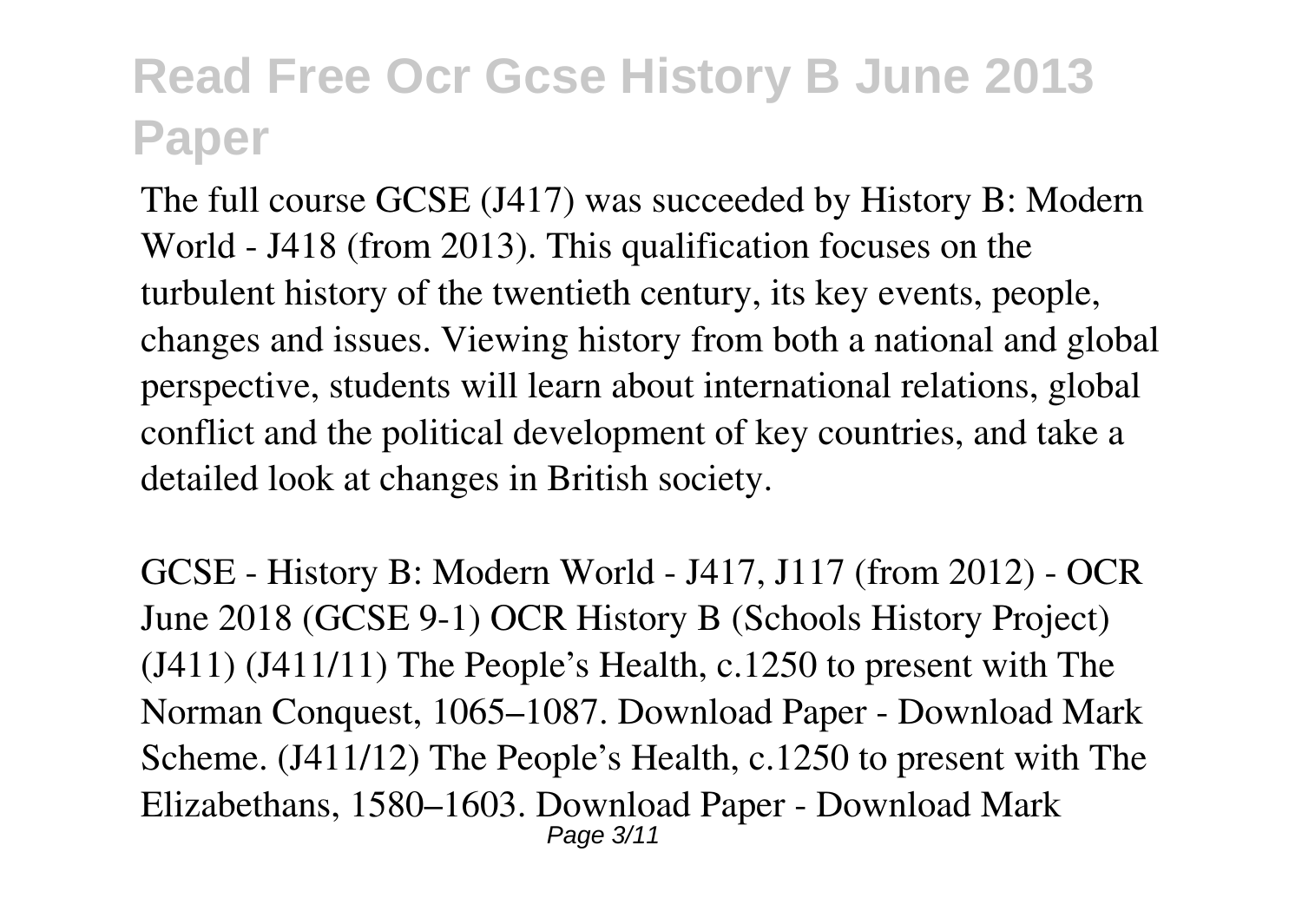Scheme.

OCR GCSE History Past Papers - Revision World OCR GCSE: June 2014 – OCR (J417, J117) History B: Modern World. Unit A972/22 British Depth Study 1939-1975: Q A: OCR GCSE: June 2013 – OCR (J417, J117) History B: Modern World. Unit A971/11 Aspects of International Relations, 1919–2005, with Depth Study – with Germany, 1918-1945: Q: OCR GCSE: June 2013 – OCR (J417, J117) History B: Modern World.

OCR GSCE History Past Papers | GCSE 9-1 Examination Paper OCR GCSE (9–1) History B: SHP Endorsed mainstream textbooks and Foundation Edition textbooks, a revision guide and digital resources. Discover our full range of resources for OCR GCSE  $P$ age  $4/11$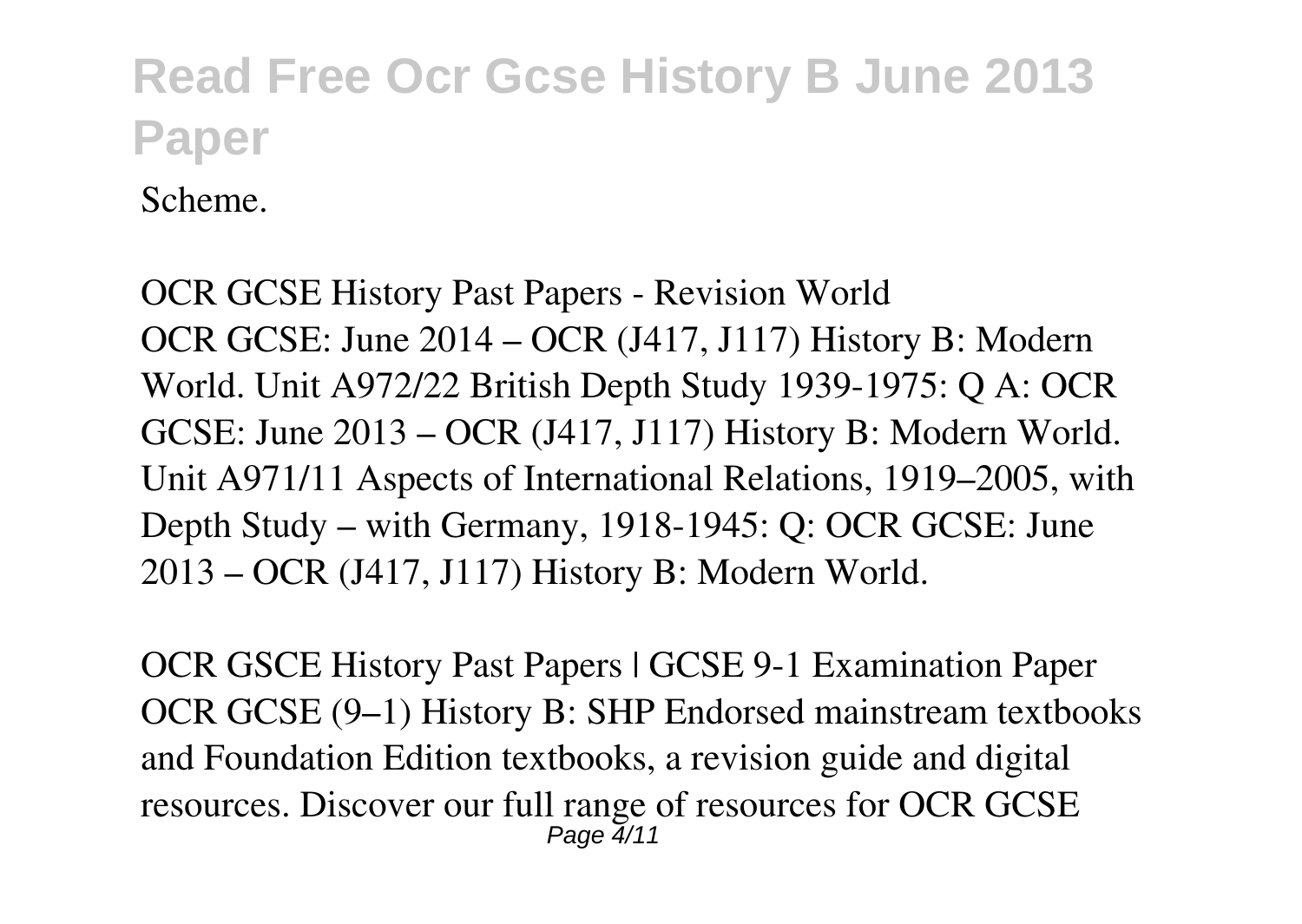(9–1) History B (SHP).

OCR GCSE History B: SHP Workbooks and Resources OCR GCSE: June 2014 – OCR (J417, J117) History B: Modern World. Unit A972/22 British Depth Study 1939-1975: Q A: OCR GCSE: June 2013 – OCR (J417, J117) History B: Modern World. Unit A971/11 Aspects of International Relations, 1919–2005, with Depth Study – with Germany, 1918-1945: Q: OCR GCSE: June 2013 – OCR (J417, J117) History B: Modern World.

OCR GCSE 9-1 History Past Papers | Questions & Answers Booklet

history@ocr.org.uk @OCR\_History; AS and A Level. Current qualifications. Ancient History H007, H407 2017+ History A H105, Page 5/11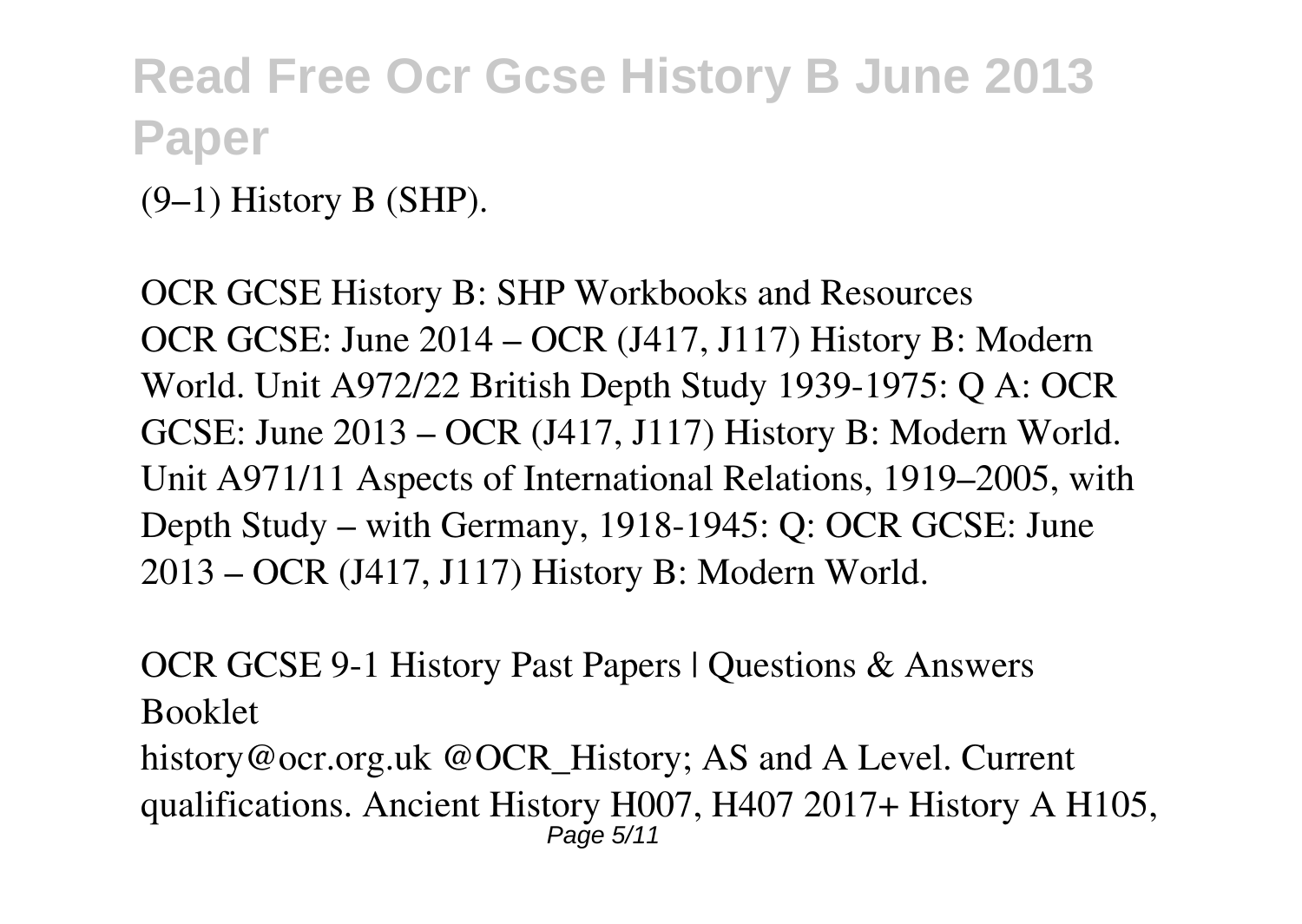H505 2015+ Entry Level. ... Conference • Online webinar • FREE

• Various qualifications for AS and A Level and GCSE in History. Date: 12 Nov 2020 4pm-5pm 12 Nov Understanding the NEA: How to assess the NEA in A Level ...

History qualifications - OCR

On 12 October, the DfE announced a three-week delay to the June 2021 GCSE and A Level exam timetable. The JCQ has published a provisional Common Timetable, which is open for consultation until 30 October. The provisional OCR timetables are shown below.

Key dates and timetables - OCR GCSE History B (Modern World) General Certificate of Secondary Education J417 OCR Report to Centres June 2014 Please note that Page 6/11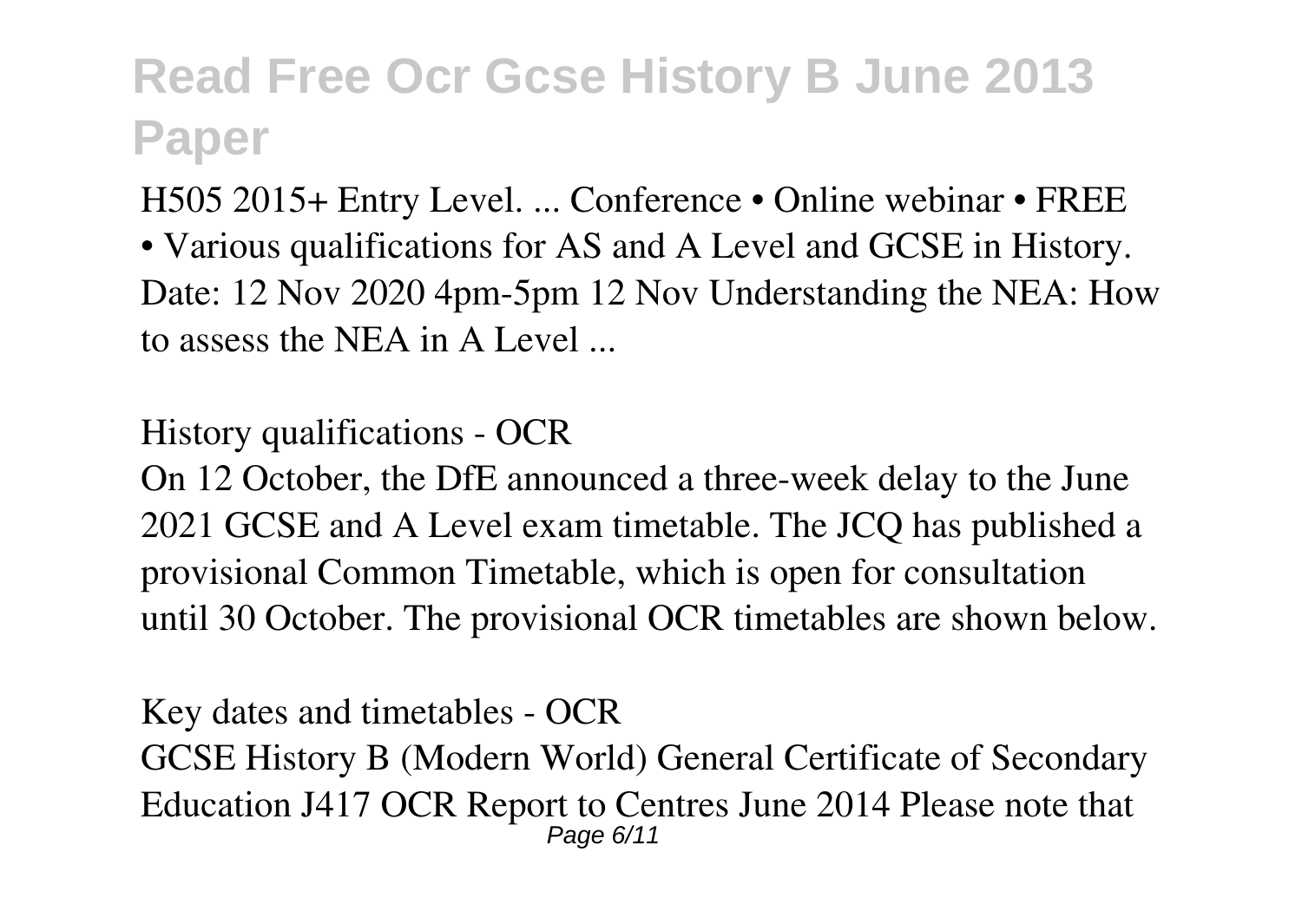this is the last series of the J417 specification. This specification has been revised as J418 for first assessment in 2015. The revised specification and specimen assessment materials can be found on our website:

#### GCSE History B (Modern World) - OCR

Students must complete one component from each of the three component groups to be awarded the OCR GCSE (9-1) in History B (Schools History Project). Content overview. There are five elements organised in three component groups. Students take three components, one from each group. Component group 1: British history. There are two elements: Thematic study

GCSE - History B (Schools History Project) (9-1) - OCR Page 7/11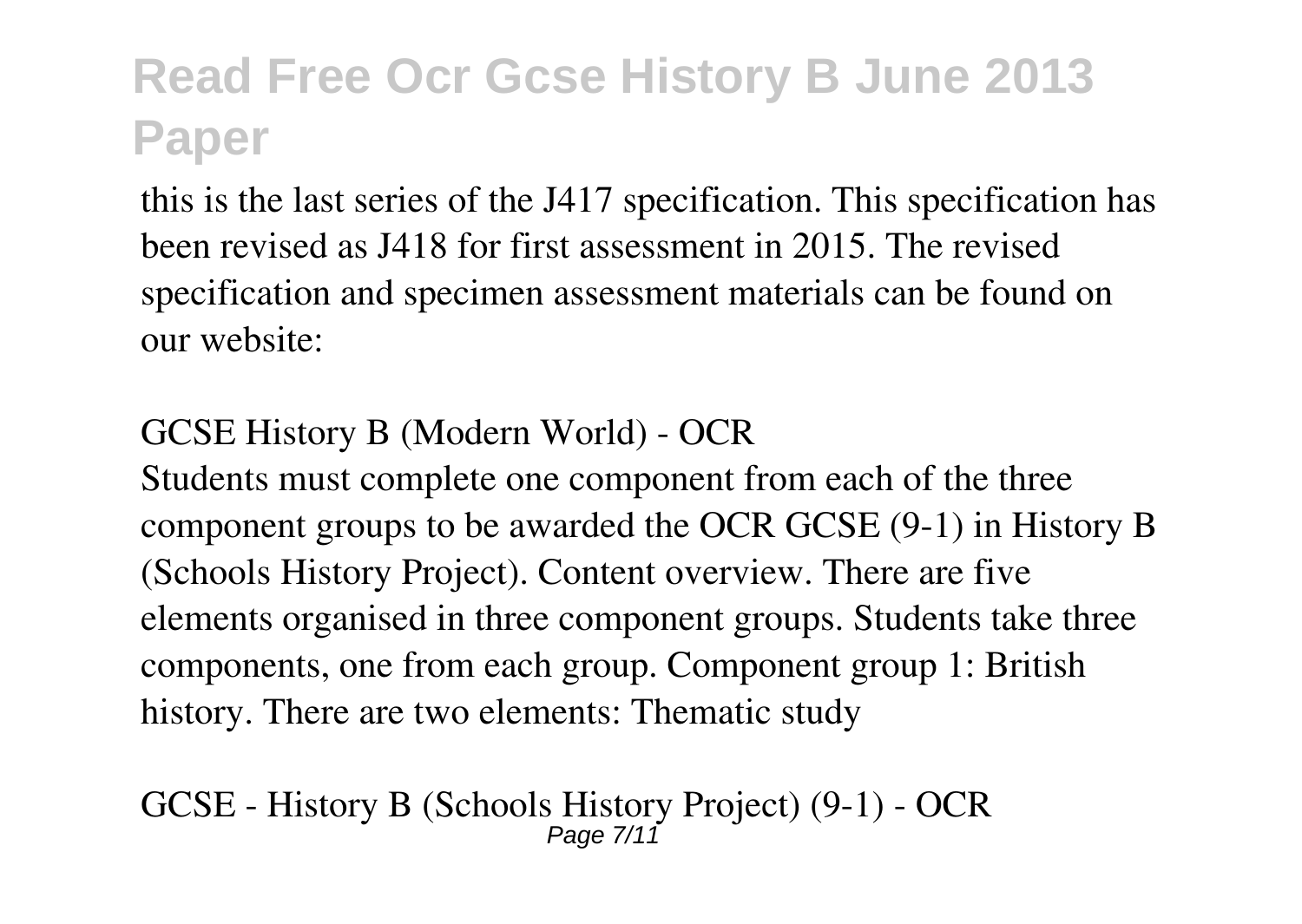Students taking GCSE (9-1) History B (Schools History Project) in summer 2021 will not have to study the full course and will not be assessed on all the content: All students must study and will be assessed on one study (we will confirm which study this will be shortly).

GCSE History B: What adaptations are in place for ... - OCR Oxford Cambridge and RSA Examinations. GCSE. History B (Modern World) UnitA971/11-17: Modern World History. General Certificate of Secondary Education. Mark Scheme for June 2014. OCR (Oxford Cambridge and RSA) is a leading UK awarding body, providing a wide range of qualifications to meet the needs of candidates of all ages and abilities. OCR qualifications include AS/A Levels, Diplomas, GCSEs, Cambridge Nationals, Cambridge Page 8/11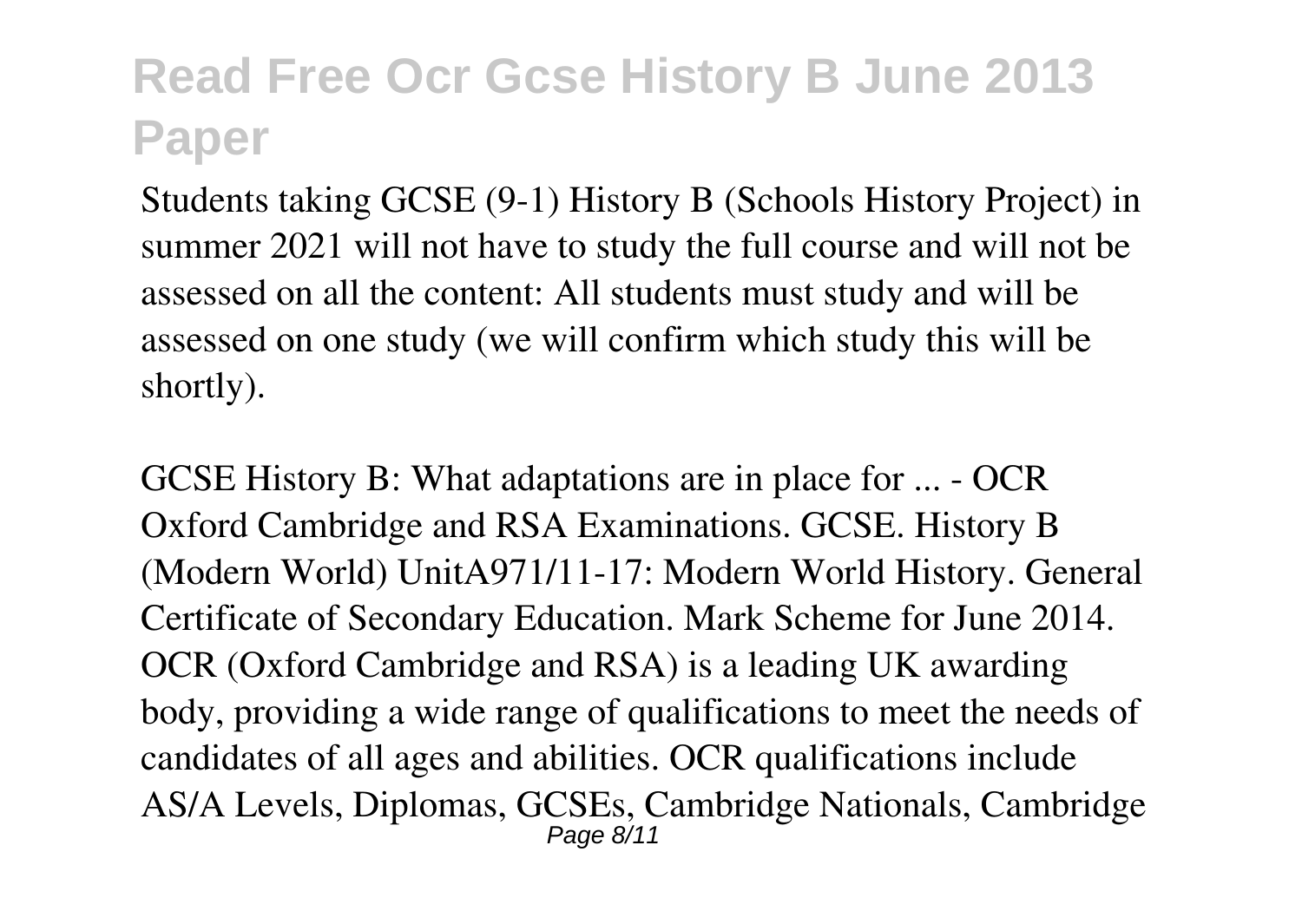Technicals, Functional Skills, Key Skills, Entry Level ...

GCSE History B (Modern World) - OCR OCR; GCSE (9-1) FAQs; GCSE History B (Schools History Project) (9-1) - J411; GCSE History B (Schools History Project) (9-1) - J411 Follow New articles New articles and comments. Teaching from 2016. GCSE History B: What adaptations are in place for Summer 2021? GCSE History B: How much time should I give to each part of the course? ...

GCSE History B (Schools History Project) (9-1) - J411 – OCR Our new OCR GCSE (9–1) in History B (SHP) course has been developed in consultation with teachers, employers and higher education to provide us with a qualification that's relevant to them  $P$ ane  $9/$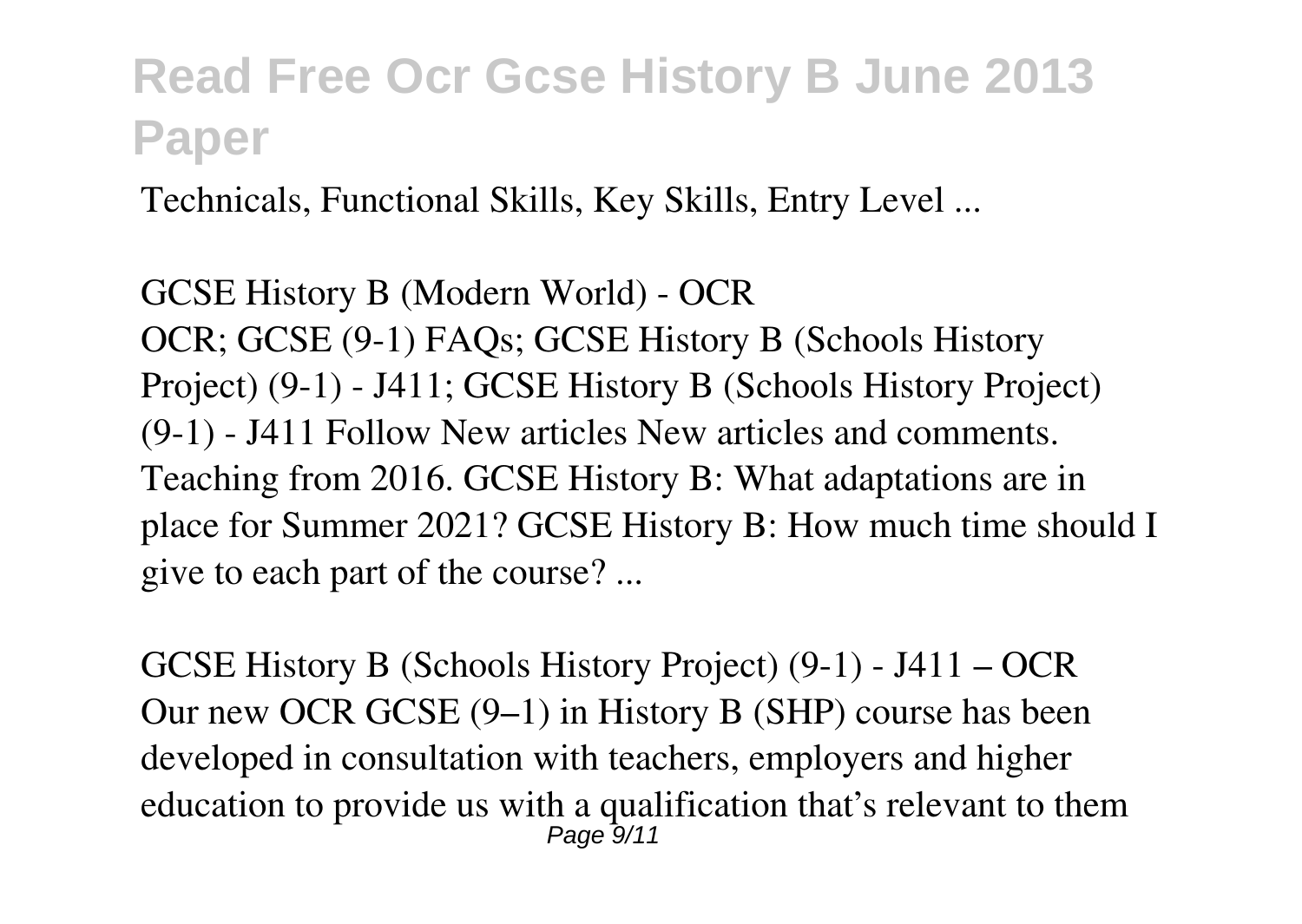and meets their needs. We're part of the Cambridge Assessment Group, Europe's largest assessment agency and a department of the University of Cambridge.

(SCHOOLS HISTORY PROJECT) - OCR OCR provides history qualifications for learners of all ages at

school, college and work.

History qualifications - OCR Background. We've launched a consultation in response to the call for developing a GCSE in Natural History. Last year we were approached by naturalist Mary Colwell, who has been spearheading a campaign to address the gap in natural history content in education.Since then we have been working closely with Mary, the Page 10/11